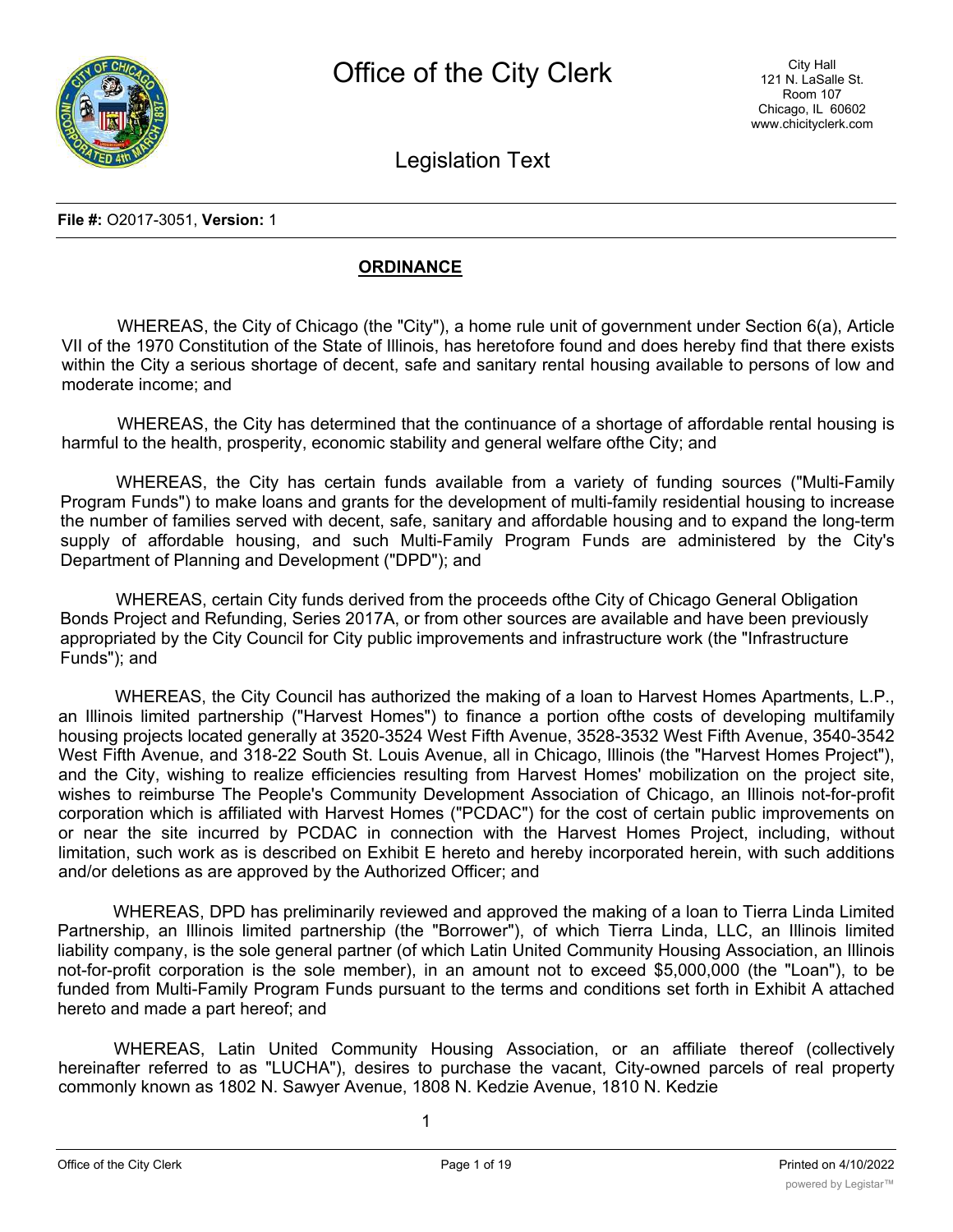Avenue, 1421 N. Artesian Avenue and 3572 W. Palmer Street, Chicago, Illinois (the "City Property"), for the sum of Five and 00/100 Dollars (\$5.00) (i.e., \$1.00 per parcel), and which are legally described in Exhibit B attached hereto; and

WHEREAS, the appraised aggregate fair market value ofthe City Property is Nine Hundred Ten Thousand Dollars (\$910,000); and

WHEREAS, LUCHA proposes to immediately reconvey the City Property to the Borrower; and

WHEREAS, in relation to the Bickerdike Property (as defined below), the City has previously entered into that certain Redevelopment Agreement - New Homes for Chicago Program -Bickerdike Redevelopment Corporation (the "Original Bickerdike RDA"), with Bickerdike Redevelopment Corporation, an Illinois not-forprofit corporation ("Bickerdike"), dated as of November 30, 2007, and recorded with the Office of the Recorder of Deeds of Cook County, Illinois (the "Recorder's Office) on December 4, 2007, as document number 0733839091; and

WHEREAS, LUCHA proposes to become the owner of that certain real property commonly known as 1858 N. Spaulding Avenue and 1929 N. Drake Avenue, Chicago, Illinois, and legally described in Exhibit C attached hereto (the "Bickerdike Property", together with the City Property to be referred to herein as the "Conveyed Property"), as further described below; and

WHEREAS, the Borrower is anticipated to become the owner of certain real property identified on Exhibit D attached hereto (the "Private Property", and collectively with the Conveyed Property, to be referred to herein as the "Property"); and

WHEREAS, the Borrower proposes to construct on the Property a multifamily housing project as described in Exhibit A attached hereto and incorporated herein (the "Project"); and

WHEREAS, in connection with such Project, certain public improvement work needs to be accomplished, and the City wishes to retain LUCHA to cause such work to be accomplished, including, without limitation, such work as is described on Exhibit F hereto and hereby incorporated herein, with such additions and/or deletions as are approved by the Authorized Officer; and

WHEREAS, pursuant to the Original Bickerdike RDA, Bickerdike was required to develop affordable, owner-occupied housing in accordance with the Original Bickerdike RDA, on those certain lots legally described in Exhibit B ofthe Original Bickerdike RDA; and

WHEREAS, the City and Bickerdike entered into that certain First Amendment to Redevelopment Agreement (the "Bickerdike First Amendment"), dated as of June 7, 2010, and recorded with the Recorder's Office on July 22, 2010, as document number 1020331094 (the Original Bickerdike RDA, as amended by the Bickerdike First Amendment, the "Bickerdike RDA"); and

WHEREAS, due to a change in housing market conditions, the Bickerdike First Amendment deleted four (4) City lots from the list of lots legally described in Exhibit B of the Original Bickerdike RDA; and

WHEREAS, pursuant to the Bickerdike RDA, the City has previously conveyed the parcels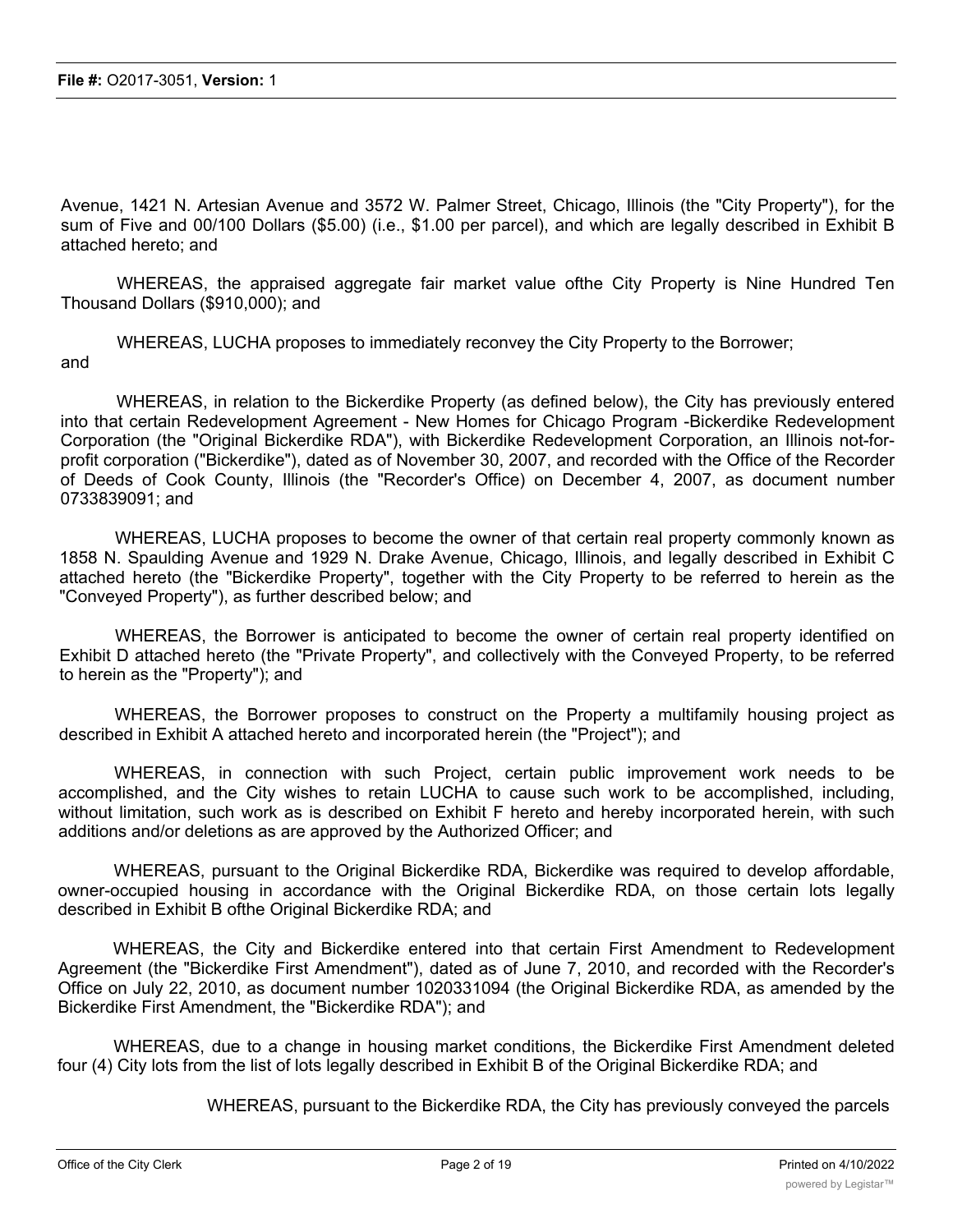2

legally described in Exhibit B of the Original Bickerdike RDA, as amended by the Bickerdike First Amendment, to Bickerdike, pursuant to the City's quit claim deeds dated November 30, 2007, and April 13, 2009, which deeds were recorded with the Recorder's Office on December 4, 2007, and April 21, 2009, respectively, as document numbers 0733839090 and 0911134071 ("Deed #1" and "Deed #2," respectively); and

WHEREAS, Bickerdike has not developed the Bickerdike Property, which were conveyed by the City to Bickerdike pursuant to Deed #1; and

WHEREAS, in relation to the Bickerdike Property, Bickerdike and the Illinois Housing Development Authority ("IHDA") have previously entered into that certain Illinois Affordable Housing Tax Credit Regulatory Agreement, dated as of November 30, 2007, and recorded with the Recorder's Office on December 4, 2007, as document number 0733839093, as amended and restated by that certain Amended and Restated Illinois Affordable Housing Tax Credit Regulatory Agreement (the "Amended and Restated IHDA Regulatory Agreement"), entered into between Bickerdike and IHDA dated September 9, 2011, and recorded with the Recorder's Office on September 23, 2011, as document number 1126631073; and

WHEREAS, the Amended and Restated IHDA Regulatory Agreement encumbers various parcels of real property, including the Bickerdike Property; and

WHEREAS, LUCHA and Bickerdike have proposed that Bickerdike convey the Bickerdike Property to the LUCHA, for immediate reconveyance to the Borrower, for the Project; and

WHEREAS, in order for Bickerdike to convey the Bickerdike Property to LUCHA, Bickerdike has proposed that the City release the Bickerdike Property from the Bickerdike RDA and the covenants set forth in Deed #1, concurrent with Bickerdike's conveyance ofthe Bickerdike Property to LUCHA, and subject to IHDA's releasing the Bickerdike Property from the Amended and Restated IHDA Regulatory Agreement and further subject to IHDA's entering into an Illinois Affordable Housing Tax Credit Regulatory Agreement for the Project with the LUCHA and the Borrower; and

WHEREAS, by Resolution No. 17-019-21, adopted by the Plan Commission ofthe City (the "Plan Commission") on February 16, 2017, the Plan Commission recommended the sale ofthe City Property; and

WHEREAS, public notices advertising the intent ofthe Department to enter into a negotiated sale with LUCHA and requesting alternative proposals appeared in the Chicago Sun-Times on February 20, 23 and 27, 2017; and

WHEREAS, no alternative proposals have been received by the deadline indicated in the aforesaid notice; and

WHEREAS, the Illinois General Assembly pursuant to 20 ILCS 3805/7.28 (as supplemented, amended and restated from time to time, the "Act") has authorized a program allowing the allocation of certain tax credits for qualified donations made in connection with affordable housing projects; and

WHEREAS, on January 16, 2002, the City Council enacted an ordinance published in the Journal of Proceedings for such date at pages 77362 through 77366, inclusive, as amended by an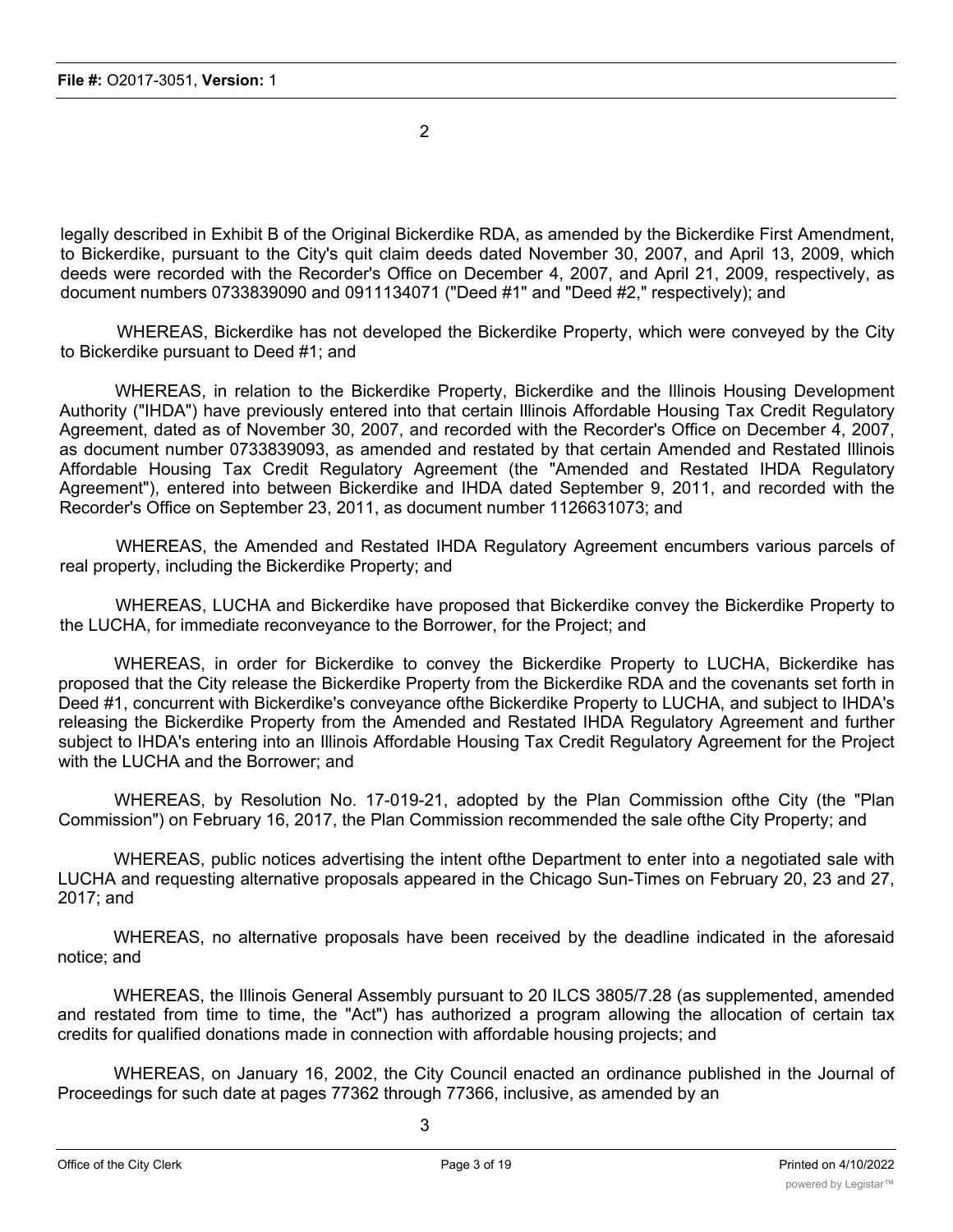"ordinance adopted by City Council on September 4, 2003 and published in the Journal of Proceedings for such date at pages 6475 through 6626, inclusive, which authorized the establishment of a program (as supplemented, amended and restated from time to time, the "Donation Tax Credit Program") to be implemented by DPD in connection with the use of certain tax credits authorized by the Act; and

WHEREAS, the City's conveyance of the City Property to LUCHA may qualify under the Donation Tax Credit Program as an eligible donation, and may generate certain additional proceeds for the Project; and

WHEREAS, LUCHA has applied to the Illinois Department of Commerce and Economic Opportunity ("DCEO") for a grant in the amount of approximately \$210,549 in connection with the Project, and may apply to other sources for a grant if those funds are not available from DCEO (the "DCEO Grant"); and

WHEREAS, if LUCHA receives the DCEO Grant from any source in connection with the Project, it is anticipated that LUCHA will make a loan of the proceeds of such DCEO Grant to the Borrower (the "Sponsor Loan") for use in connection with the Project, which such Sponsor Loan may have a fixed rate of interest not to exceed 8% per annum or another interest rate acceptable to the Authorized Officer (as hereinafter defined), and which such Sponsor Loan may be secured by a mortgage on the Property junior to the lien of the City Mortgage (as defined on Exhibit A hereto); and

**WHEREAS, the making of the Sponsor Loan may reduce the amount of the Loan, but the making ofthe Sponsor Loan is not a condition to the making of the Loan; now, therefore,**

# **BE IT ORDAINED BY THE CITY COUNCIL OF THE CITY OF CHICAGO:**

SECTION 1. Incorporation of Recitals. The above recitals are expressly incorporated in and made a part of this ordinance as though fully set forth herein.

SECTION 2. Loan. Upon the approval and availability of the Additional Financing as shown in Exhibit A hereto, the Commissioner (the "Commissioner") of DPD or any successor department thereto and a designee ofthe Commissioner (collectively, the "Authorized Officer") are each hereby authorized, subject to approval by the Corporation Counsel, to enter into and execute such agreements and instruments, and perform any and all acts as shall be necessary or advisable in connection with the implementation of the Loan. The Authorized Officer is hereby authorized, subject to the approval of the Corporation Counsel, to negotiate any and all terms and provisions in connection with the Loan which do not substantially modify the terms described in Exhibit A hereto. Upon the execution and receipt of proper documentation, the Authorized Officer is hereby authorized to disburse the proceeds ofthe Loan to the Borrower.

SECTION 3. Qualification as Affordable Housing. The Project shall be deemed to qualify as "Affordable Housing" for purposes of Chapter 16-18 ofthe Municipal Code of Chicago. Section 2-45- 115 of the Municipal Code of Chicago shall not apply to the Project or the Property (as defined on Exhibit A hereto).

SECTION 4. Agreement. The sale of the City Property to LUCHA in the amount of Five and 00/100 Dollars (\$5.00) is hereby approved. This approval is expressly conditioned upon the City entering into a regulatory agreement with the Borrower in connection with the Project (the "Regulatory Agreement").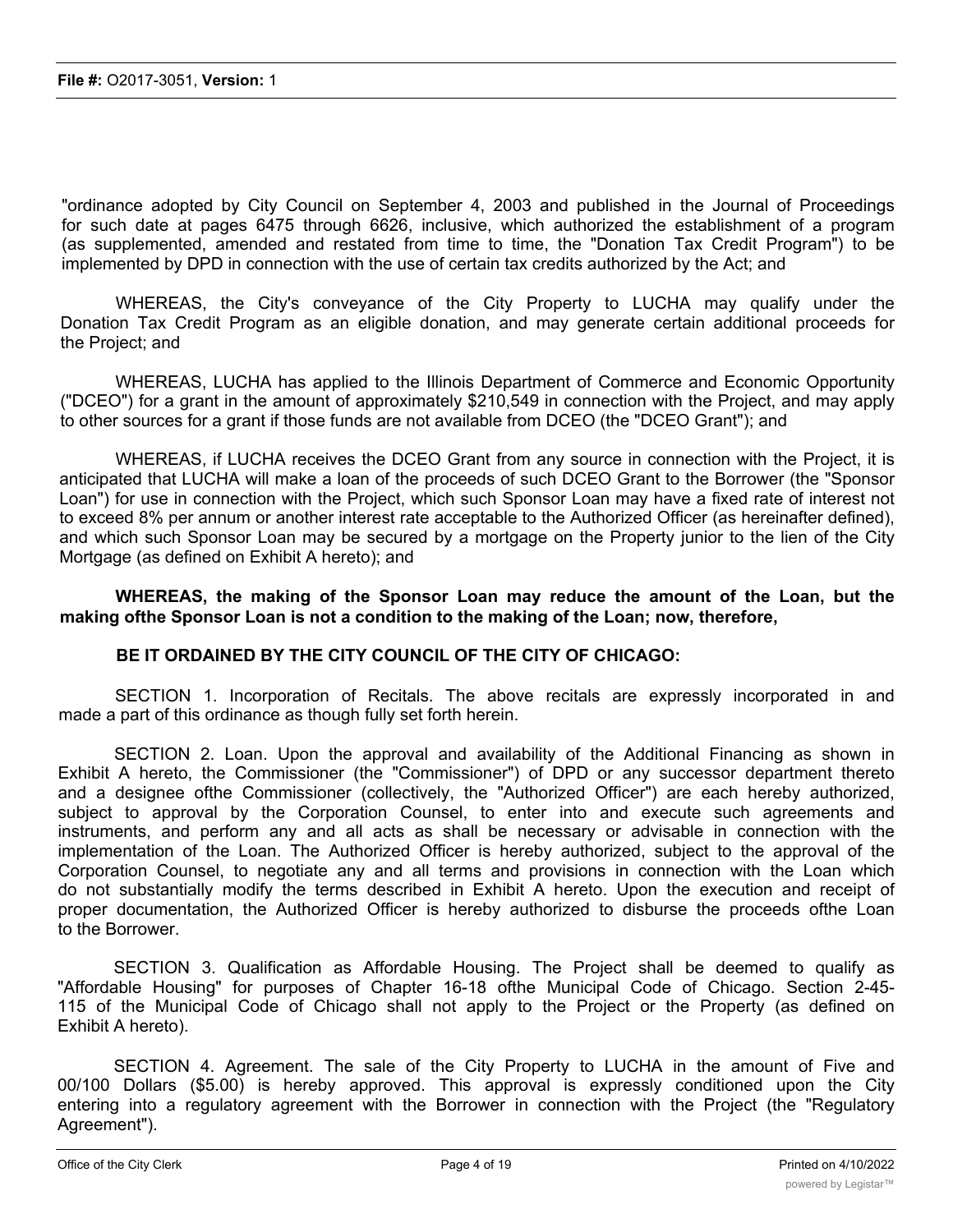4

SECTION 5. Deed. The Mayor or his proxy is authorized to execute, and the City Clerk is authorized to attest, one or more quitclaim deeds conveying the City Property to LUCHA, or to a land trust of which LUCHA is the sole beneficiary, or to a business entity of which the LUCHA is the sole controlling party or which is comprised of the same principal parties, for immediate re-conveyance to the Borrower, subject to those covenants, conditions and restrictions set forth in the Regulatory Agreement.

The following provisions shall govern the City's conveyance ofthe City Property to LUCHA:

(i) Form of Quitclaim Deed. The City shall convey to LUCHA title to the City Property by quitclaim deed for the sum of Five and 00/100 Dollars (\$5.00), which shall be paid by LUCHA to the City on the date the City conveys the City Property. LUCHA acknowledges and agrees that the City Property has an appraised fair market value price of approximately Nine Hundred Ten Thousand Dollars (\$910,000). Without limiting the quitclaim nature ofthe deed, the conveyance of and title to the City Property shall, in addition to the provisions of this Ordinance, be subject to:

- a) general real estate taxes and any special assessments or other taxes;
- b) all easements, encroachments, covenants and restrictions of record and not

shown of record;

- (c) such other title defects as may exist; and
	- (d) any and all exceptions caused by the acts of LUCHA, its affiliates or

its agents.

ii) Taxes. The City shall use reasonable efforts to obtain the waiver or release of any delinquent real estate taxes or tax liens on the City Property prior to the closing, to the extent such taxes or tax liens can be waived or released through submission of an abatement letter to the Cook County Treasurer, a motion to vacate a tax sale or a petition for exemption. If the City is unable to obtain the waiver or release of any such tax liens or is unable to cause the title company to insure over such tax liens, or if the City Property is encumbered with any other unpermitted exceptions, LUCHA shall have the option to do one of the following: (a) accept title to the City Property subject to the unpermitted exceptions, which shall then become permitted exceptions; or (b) terminate this Agreement by delivery of written notice to the City at least fourteen (14) days prior to the closing date.

iii) Financing. Neither LUCHA nor the Borrower shall, without prior written consent of the Department, which shall be in the Department's sole discretion, engage in any financing or other transaction which would create an encumbrance or lien on the City Property (other than Financing described on Exhibit A).

iv) Closing. The closing for the City Property to LUCHA and LUCHA's reconveyance of the City Property to the Borrower shall take place simultaneously and sequentially and on such date and at such place as the parties may mutually agree to in writing.

(v) Recordation of Quitclaim Deed. LUCHA shall promptly record, or cause to be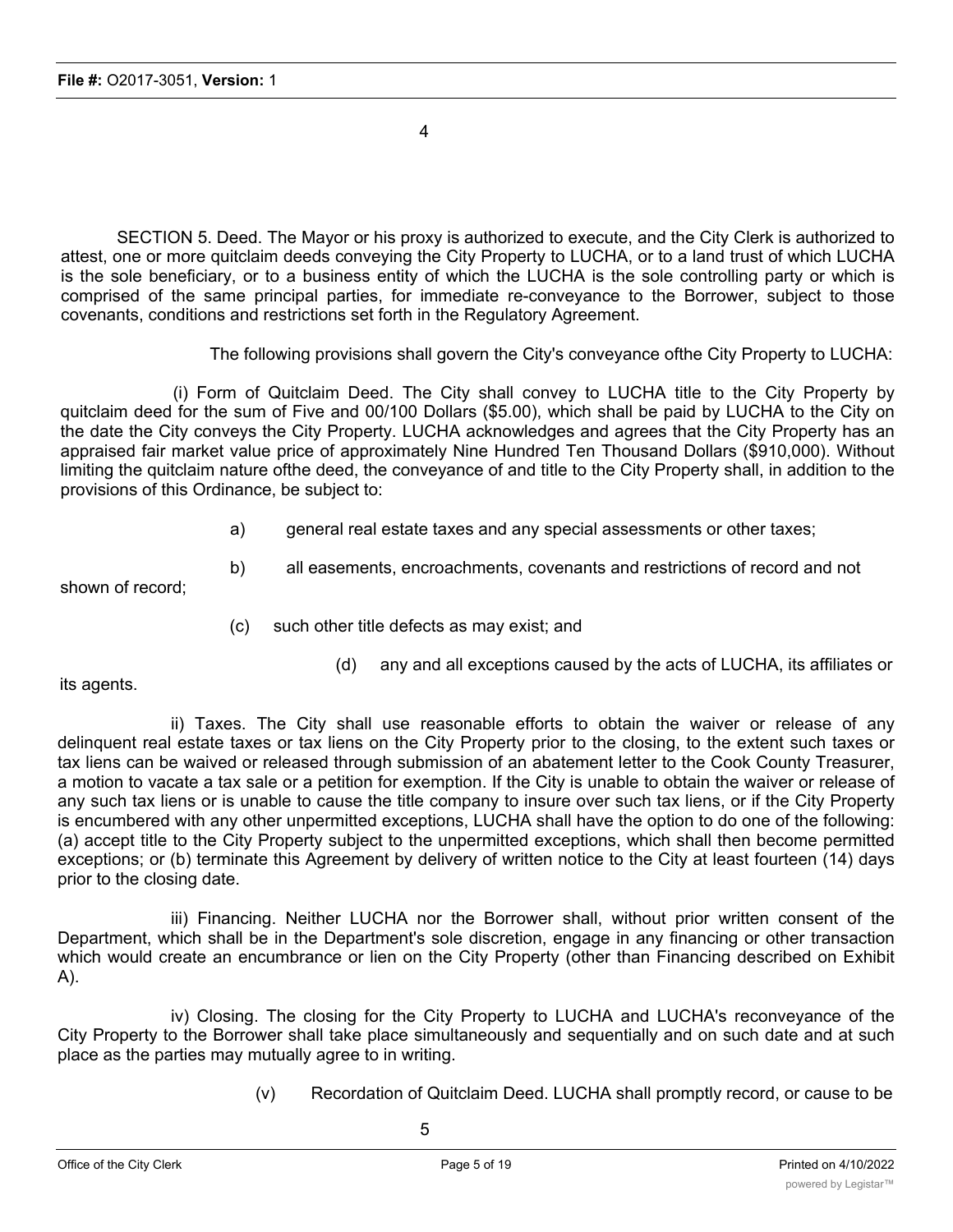' recorded, the quitclaim deed(s) for the City Property in the Office of the Recorder of Deeds of Cook County, Illinois. LUCHA or the Borrower shall pay all costs for so recording the quitclaim deed.

(vi) Escrow. In the event that LUCHA requires conveyance through an escrow, LUCHA shall pay all escrow fees.

(vii) "AS IS" SALE. LUCHA ACKNOWLEDGES THAT IT HAS HAD ADEQUATE OPPORTUNITY TO INSPECT AND EVALUATE THE STRUCTURAL, PHYSICAL AND ENVIRONMENTAL CONDITION AND RISKS OF THE PROPERTY AND ACCEPTS THE RISK THAT ANY INSPECTION MAY NOT DISCLOSE ALL MATERIAL MATTERS AFFECTING THE PROPERTY (AND ANY IMPROVEMENTS THEREON). LUCHA OR THEIR REPRESENTATIVE MUST OBTAIN A RIGHT OF ENTRY AGREEMENT FROM THE CITY PRIOR TO ACCESSING THE PROPERTY AT ANY TIME PRIOR TO CONVEYANCE. THE CITY MUST APPROVE THE SCOPE OF WORK ASSOCIATED WITH THE RIGHT OF ENTRY BEFORE IT IS CONDUCTED. LUCHA AGREES TO ACCEPT THE PROPERTY IN ITS "AS IS," "WHERE IS" AND "WITH ALL FAULTS" CONDITION AT CLOSING WITHOUT ANY COVENANT, REPRESENTATION OR WARRANTY, EXPRESS OR IMPLIED, OF ANY KIND, AS TO THE STRUCTURAL, PHYSICAL OR ENVIRONMENTAL CONDITION OF THE PROPERTY OR THE SUITABILITY OF THE PROPERTY FOR ANY PURPOSE WHATSOEVER. LUCHA ACKNOWLEDGES THAT IT IS RELYING SOLELY UPON ITS OWN INSPECTION AND OTHER DUE DILIGENCE ACTIVITIES AND NOT UPON ANY INFORMATION (INCLUDING, WITHOUT LIMITATION, ENVIRONMENTAL STUDIES OR REPORTS OF ANY KIND) PROVIDED BY OR ON BEHALF OF THE CITY OR ITS AGENTS OR EMPLOYEES WITH RESPECT THERETO. LUCHA AGREES THAT IT IS LUCHA'S SOLE RESPONSIBILITY AND OBLIGATION TO PERFORM ANY ENVIRONMENTAL REMEDIATION WORK AND TAKE SUCH OTHER ACTION AS IS NECESSARY TO PUT THE PROPERTY IN A CONDITION WHICH IS SUITABLE FOR ITS INTENDED USE.

(viii) Environmental Requirements:

1. Phase I Environmental Site Assessment (ESA) must be conducted in conformance with ASTM E- 1527-13 is required and must be performed within 180 days prior to closing. A reliance letter naming the City of Chicago as an authorized user must be provided by the environmental professional conducting the Phase I ESA. The City's Department of Fleet and Facility Management ("2FM") believes that the former presence of a roofing contractor at 1757 N. Drake Ave. and the historical operation of the Almira Iron Works adjacent to 1822 N. Sawyer Ave. constitute Recognized Environmental Conditions ("RECs") which must undergo further investigation.

2. LUCHA acknowledges that 1757 N. Drake Ave. and 1822 N. Sawyer Ave. have not been fully characterized, and agrees to conduct a Phase II investigation, including sampling sufficient to determine whether the Property needs to be included in the Site Remediation Program ("SRP") administered by the Illinois Environmental Protection Agency ("IEPA") based on paragraph 3 below. 2FM or any successor department thereto shall have the right to review and approve to the sampling plan and results, and any site investigation reports prepared in connection therewith. Upon 2FM's request, the Developer shall perform additional tests for the purpose of determining whether the Property satisfies lEPA's Tiered Approach to Corrective Action Objectives ("TACO") Tier 1 residential criteria; except that Developer is not required to perform such additional tests if IEPA has provided Developer with a written determination that the Property satisfies lEPA's TACO Tier 1 residential criteria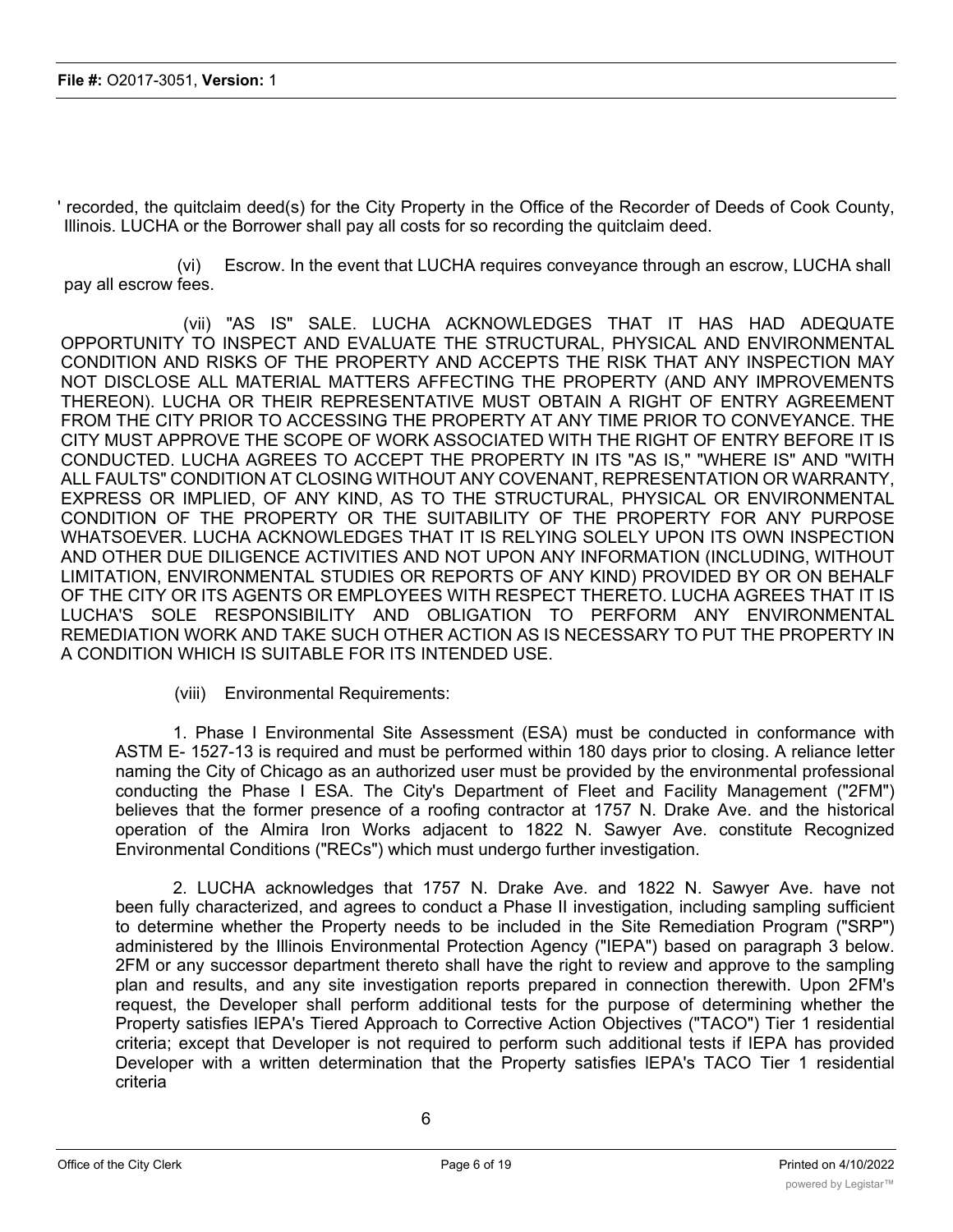based on existing tests.

3. In the event that soil and/or groundwater impacts exceeding lEPA's TACO Tier 1 residential criteria are identified, LUCHA must enroll the Project site(s) in the IEPA SRP and obtain a comprehensive residential No Further Remediation Letter(s).

4. LUCHA shall undertake all investigation, removal, response, disposal, remediation and other activities that may be required and take all necessary and proper steps to obtain a comprehensive residential Final No Further Remediation Letter(s) ("Final NFR Letter(s)") from the IEPA approving the use of the Property for the Project.

5. Any underground storage tanks ("USTs") identified must be removed and closed in accordance with applicable regulations and any identified leaking USTs must be properly addressed in accordance with 35 III. Adm. Code 734.

6. LUCHA shall be solely responsible for all site preparation, SRP and environmental oversight costs, including, but not limited to, report preparation, IEPA fees, remediation oversight, the removal of soil, pre-existing building foundations, soil exceeding the lEPA's Tiered Approach to Cleanup Objectives for the proposed uses ofthe Project, and demolition debris, the removal, disposal, storage, remediation, removal or treatment of "Hazardous Substances" (as defined below) from the Property, and the construction of any engineered barriers required to obtain the Final NFR Letter. "Hazardous Substance" means any toxic substance, hazardous substance, hazardous material, hazardous chemical or hazardous, toxic or dangerous waste defined or qualifying as such in (or for the purposes of) any Environmental Laws, or any pollutant, toxic vapor, or contaminant, and shall include, but not be limited to, petroleum (including crude oil or any fraction thereof), any radioactive material or by-product material, polychlorinated biphenyls and asbestos in any form or condition.

7. The City, acting through 2FM, shall have the right to review and approve in advance all documents submitted to the IEPA under the SRP, as amended or supplemented from time to time, including, without limitation, the Comprehensive Site Investigation Report/Remedial Objectives Report/Remedial Action Report, the Remedial Action Completion Report, the Comprehensive Draft NFR Letter, the Final NFR Letter and any changes thereto.

8. LUCHA shall promptly transmit to the City copies of all SRP Documents prepared or received after the date hereof, including, without limitation, any written communications delivered to or received from the IEPA or other regulatory agencies with respect to the Remediation Work.

9. LUCHA acknowledges and agrees that the City will not issue a Certificate of Completion or a Certificate of Occupancy for the Project and occupancy may not occur until the IEPA has issued, and the City has approved, a Final NFR Letter for the Project.

10. LUCHA must record and abide by the terms and conditions of the Final NFR Letter, including but not limited to the maintenance of all preventative, engineering and institutional controls.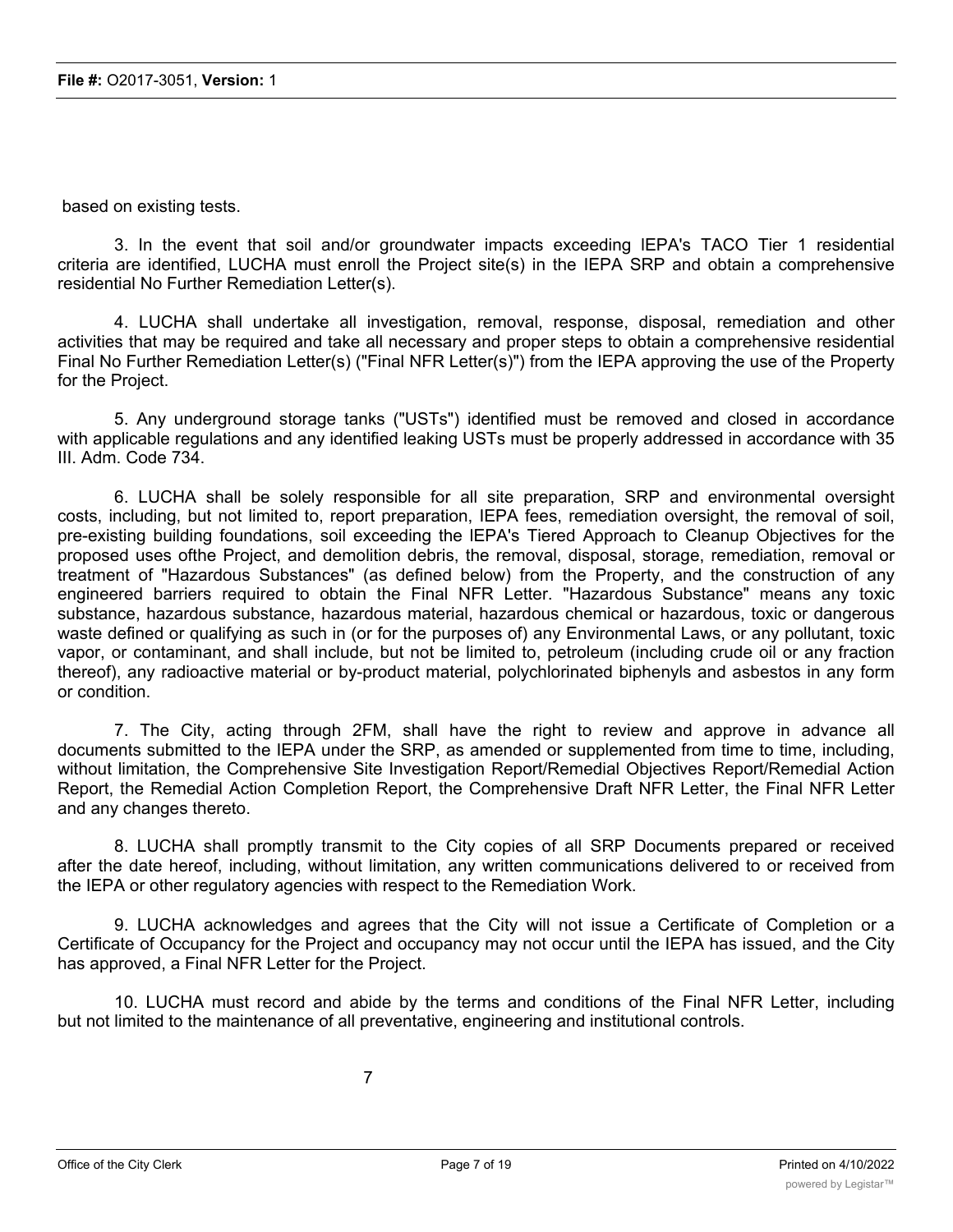11. LUCHA must comply with all applicable "Environmental Laws" (as defined below). "Environmental Laws" means any and all Laws (as defined below) relating to the regulation and protection of human health, safety, the environment and natural resources now or hereafter in effect, as amended or supplemented from time to time, including, without limitation, the Comprehensive Environmental Response, Compensation and Liability Act, 42 U.S.C. § 9601 et seq., the Resource Conservation and Recovery Act, 42 U.S.C. § 6901 et seq., the Hazardous Materials Transportation Act, 49 U.S.C. § 5101 et seq., the Federal Water Pollution Control Act, 33 U.S.C. § 1251 et seq., the Clean Air Act, 42 U.S.C. § 7401 et seq., the Toxic Substances Control Act, 15 U.S.C. § 2601 et seq., the Federal Insecticide, Fungicide, and Rodenticide Act, 7 U.S.C. § 136 etseq., the Occupational Safety and Health Act, 29 U.S.C. § 651 et seq., any and all regulations promulgated under such Laws, and all analogous state and local counterparts or equivalents of such Laws, including, without limitation, the Illinois Environmental Protection Act, 415 ILCS 5/1 et seq., and the common law, including, without limitation, trespass and nuisance. "Laws" means all applicable federal, state and local statutes, laws, ordinances, codes, rules, regulations, orders and judgments, including, without limitation, Sections 7-28 and 11-4 ofthe Municipal Code of Chicago relating to waste disposal (collectively, "Laws")

(ix) Release and Indemnification.

1. LUCHA, on behalf of itself and on behalf of its officers, directors, employees, successors, assigns and anyone claiming by, through or under them (collectively, the "Developer Parties"), or anyone claiming by, through, or under the Developer Parties, hereby releases, relinquishes and forever discharges the City from and against any and all Losses which LUCHA or any of the Developer Parties ever had, now have, or hereafter may have, whether grounded in tort or contract or otherwise, in any and all courts or other forums, of whatever kind or nature, whether known or unknown, arising out of or in any way connected with, directly or indirectly (a) any environmental contamination, pollution or hazards associated with the Property or any improvements, facilities or operations located or formerly located thereon, including, without limitation, any release, emission, discharge, generation, transportation, treatment, storage or disposal of Hazardous Substances, or threatened release, emission or discharge of Hazardous Substances; (b) the structural, physical or environmental condition of the Property, including, without limitation, the presence or suspected presence of Hazardous Substances in, on, under or about the Property or the migration of Hazardous Substances from or to other property, unless the Hazardous Substances migrate from property owned by the City to the Property; (c) any violation of, compliance with, enforcement of or liability under any Environmental Laws, including, without limitation, any Losses arising under CERCLA, and (d) any investigation, cleanup, monitoring, remedial, removal or restoration work required by any federal, state or local governmental agency or political subdivision or other third party in connection or associated with the Property or any improvements, facilities or operations located or formerly located thereon (collectively, "Released Claims"). Furthermore, the Developer shall defend, indemnify, and hold the City harmless from and against any and all Losses which may be made or asserted by any third parties arising out of or in any way connected with, directly or indirectly, any of the Released Claims.

2. The covenant of release set forth in this provision (ix) shall run with the Property, and shall be binding upon all successors and assigns of LUCHA with respect to the Property, including, without limitation, each and every person, firm, corporation, limited

liability company, trust or other entity owning, leasing, occupying, using or possessing any portion of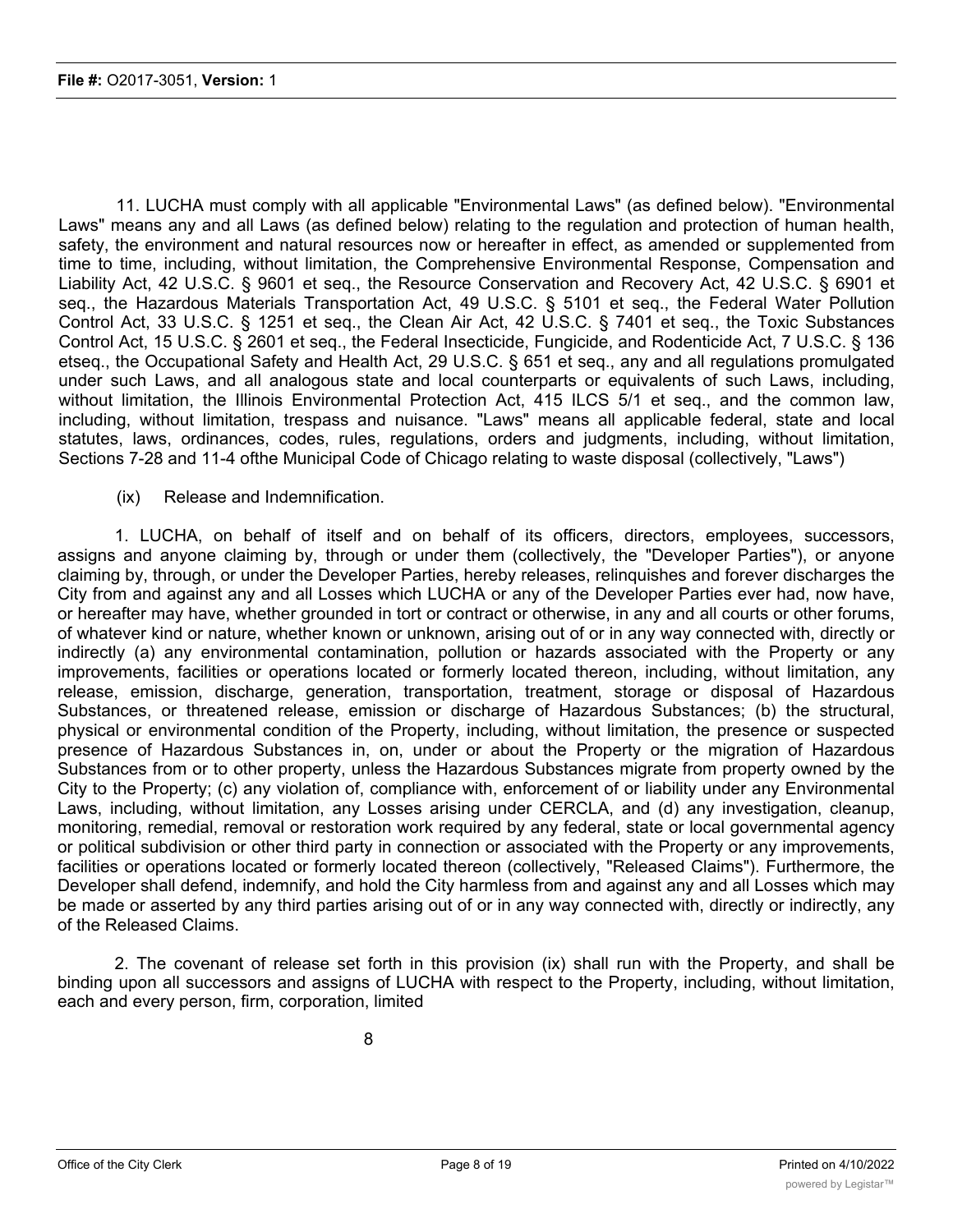liability company, trust or other entity owning, leasing, occupying, using or possessing any portion of the Property under or through LUCHA following the date of the Deed. LUCHA acknowledges and agrees that the foregoing covenant of release constitutes a material inducement to the City's conveying the Property to LUCHA, and that, but for such release, the City would not have agreed to convey the Property to LUCHA for the Purchase Price. It is expressly agreed and understood by and between LUCHA and the City that, should any future obligation of LUCHA, or any of the Developer Parties, arise or be alleged to arise in connection with any environmental, soil or other condition ofthe Property, neither LUCHA, nor any of the Developer Parties, will assert that those obligations must be satisfied in whole or in part by the City because this provision (ix) contains a full, complete and final release of all such claims.

3. This provision (ix) shall survive the closing of the City's conveyance of the Property to LUCHA and any termination ofthe Loan agreement (regardless ofthe reason for such termination).

(x) Reconveyance Deed. Prior to the City's conveyance of the City Property to LUCHA, LUCHA shall deliver to the City a special warranty deed for the City Property in recordable form naming the City as grantee, for possible recording in the event LUCHA defaults under the Loan or the tax credit regulatory agreement, and such default is not cured in accordance with the terms ofthe Loan or the regulatory agreement; provided, however, the City will return the reconveyance deed to LUCHA promptly following the later of the City's issuing a certificate of completion for the Project and LUCHA's renting each of the residential dwelling units that comprise the Project.

SECTION 6. Release. The Commissioner is hereby authorized to release the Bickerdike Property from the Bickerdike RDA and to consent to Bickerdike's conveyance of the Bickerdike Property to the LUCHA, for immediate reconveyance to the Borrower, for the Project, and to negotiate and, subject to the approval of the Corporation Counsel, to execute such documents (including an amendment to the Bickerdike RDA) as are necessary to effectuate such release and consent.

SECTION 7. Donation Tax Credits. The City hereby approves the conveyance ofthe City Property and the Bickerdike Property. The conveyance of the City Property is approved as a donation to LUCHA from the City under the Donation Tax Credit Program in connection with the Project. The Authorized Officer is hereby authorized to transfer the tax credits allocated to the City under the Donation Tax Credit Program in connection with the conveyance ofthe City Property to an entity satisfactory to the Authorized Officer on such terms and conditions as are satisfactory to the Authorized Officer (the "Transfer"). The proceeds, if any, received by the City in connection with the Transfer are hereby appropriated, and the Authorized Officer is hereby authorized to use such proceeds, to make a grant to LUCHA, in his or her sole discretion, for use in connection with the Project (the "Grant"). Upon the execution and receipt of proper documentation, the Authorized Officer is hereby authorized to disburse the proceeds ofthe Grant to LUCHA.

#### **SECTION 8. Infrastructure Work: Harvest Homes Project and the Project.**

(i) Harvest Homes. The City is hereby authorized to reimburse PCDAC from the Infrastructure Funds, in an amount not to exceed THREE HUNDRED SEVENTY

9

FIVE THOUSAND DOLLARS (\$375,000) (the "Harvest Infrastructure Funds"), for certain City infrastructure work accomplished by PCDAC adjoining or near the site of

the Harvest Homes  $\mathcal{L}_{\text{max}}$  is generally described in Exhibit E to this generalization in Exhibit E to this general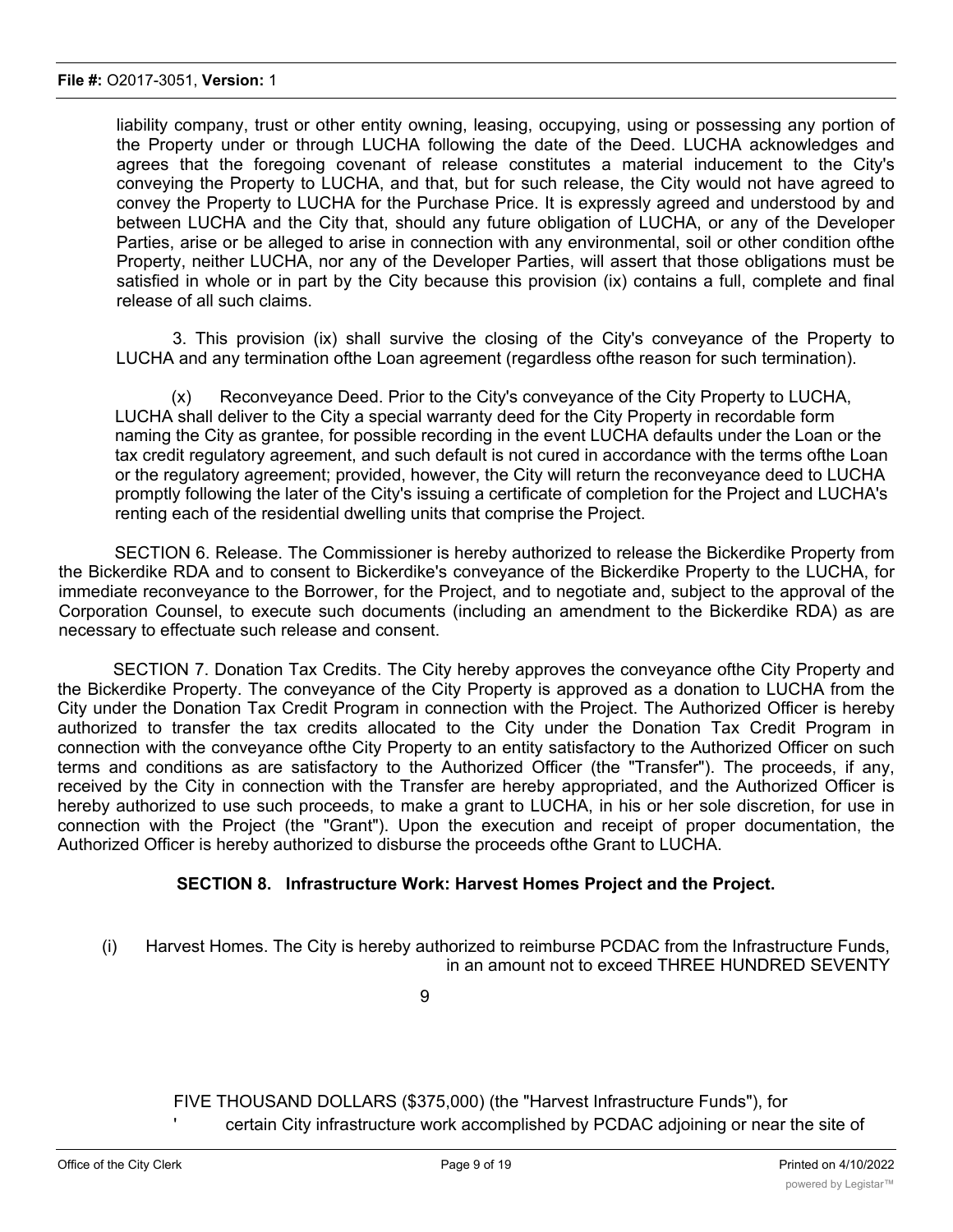the Harvest Homes Project, which such work is generally described in Exhibit E to this Ordinance, with such additions and/or deletions as are approved by the Authorized Officer.

- ii) The Project. The City is hereby authorized to retain LUCHA to accomplish certain City infrastructure work adjoining or near the site ofthe Project, which such work is generally described in Exhibit F to this Ordinance, with such additions and/or deletions as are approved by the Authorized Officer and may be paid for from the Infrastructure Funds. LUCHA shall cause such work to be completed pursuant to standards required by the Authorized Officer for an amount not to exceed THREE HUNDRED THOUSAND DOLLARS (\$300,000) (the "Project Infrastructure Funds").
- iii) The Authorized Officer is hereby authorized to enter into such amendments, agreements, and/or any other documents required to accomplish the purposes of this Section 8. Upon the execution and receipt of proper documentation, the Authorized Officer is hereby authorized to disburse the Harvest Infrastructure Funds to PCDAC and the Project Infrastructure Funds to LUCHA.

SECTION 9. Severance. To the extent that any ordinance, resolution, rule, order or provision of the Municipal Code of Chicago, or part thereof, is in conflict with the provisions of this ordinance, the provisions of this ordinance shall control. If any section, paragraph, clause or provision of this ordinance shall be held invalid, the invalidity of such section, paragraph, clause or provision shall not affect any of the other provisions of this ordinance.

SECTION 10. Effective Date. This ordinance shall be effective as ofthe date of its passage and approval.

# **10** EXHIBIT A

Tierra Linda Limited Partnership, an Illinois limited partnership with Tierra Linda, LLC, an Illinois limited liability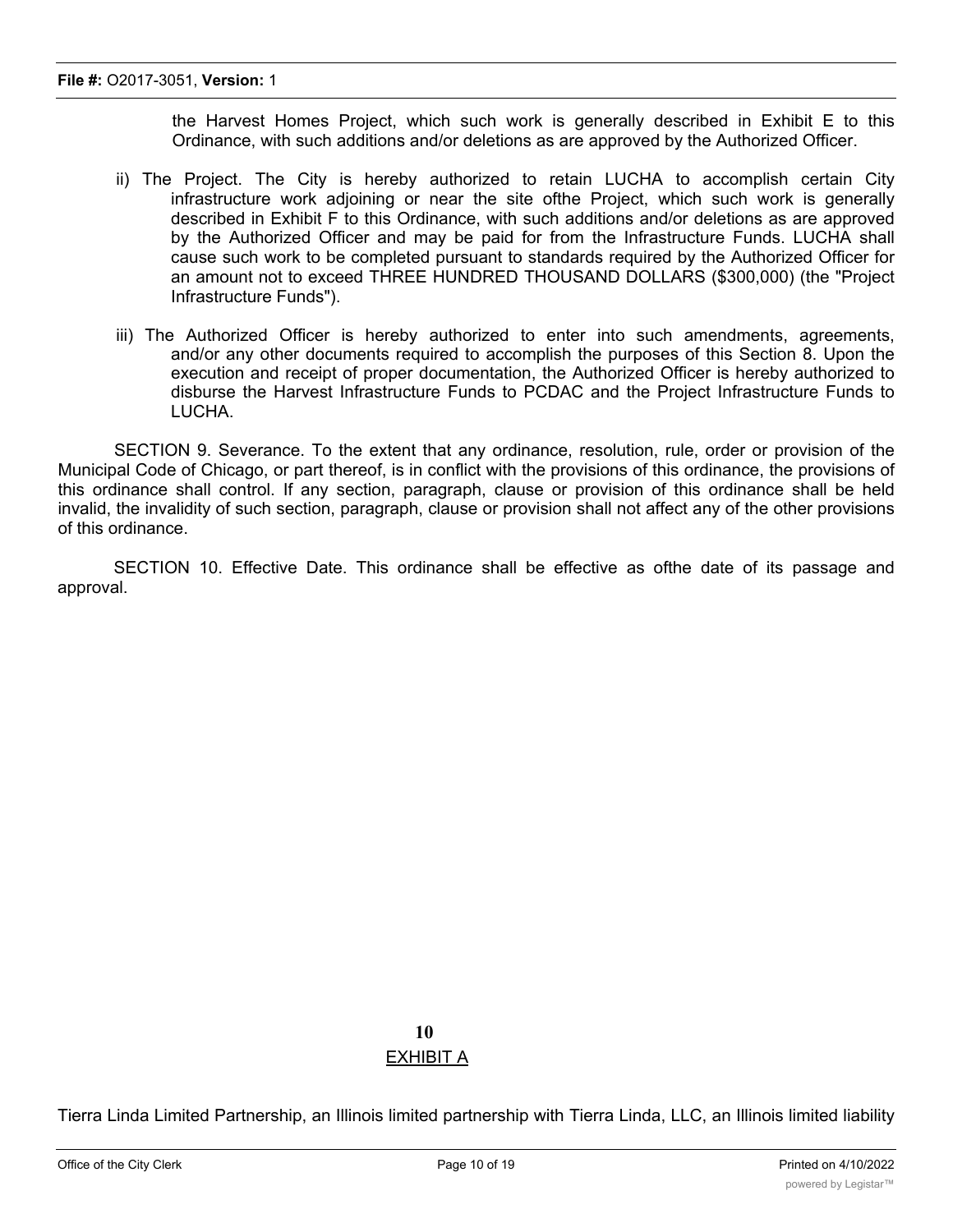company, (of which Latin United Community Housing Association, an Illinois not-for-profit corporation, is the sole member), as the sole general partner (the "General Partner") and others to be hereafter selected as the limited partners.

Acquisition of land and construction of approximately twelve (12) buildings containing an aggregate of approximately 45 residential dwelling units located generally at the addresses listed in Exhibits B, C, and D, in Chicago, Illinois, for low and moderate-income families, together with certain common areas, outdoor community spaces and parking.

Source: Amount: Term: Interest: Security: Multi-Family Program Funds Not to exceed \$5,000,000 Not to exceed 32 years Not to exceed 3% (three) per percent per annum Non-recourse loan; second lien position mortgage Mortgage") on the Property

### ADDITIONAL FINANCING

Amount: Not to exceed \$1,078,250

- Term: 19 years, or another term acceptable to the Authorized **Officer**
- Source: IFF, an Illinois not-for profit corporation, or another entity

acceptable to the Authorized Officer Interest: A fixed rate of interest not to exceed 7% (seven) percent per

annum, or such other rate or rates acceptable to the

Authorized Officer

Security: A first lien position mortgage and assignment of rents and leases on the Property senior to the City Mortgage, and such other security acceptable to the Authorized Officer

Low-Income Housing Tax Credit ("LIHTC") Proceeds:

Source:

Amount: Term:

Approximately \$10,798,920, all or a portion of which may be paid in on a delayed basis To be derived from the syndication of a LIHTC allocation of approximately \$1,000,000 by the City.

Approximately \$406,000 Not to exceed 32 years, or another term acceptable to the Authorized Officer

**11**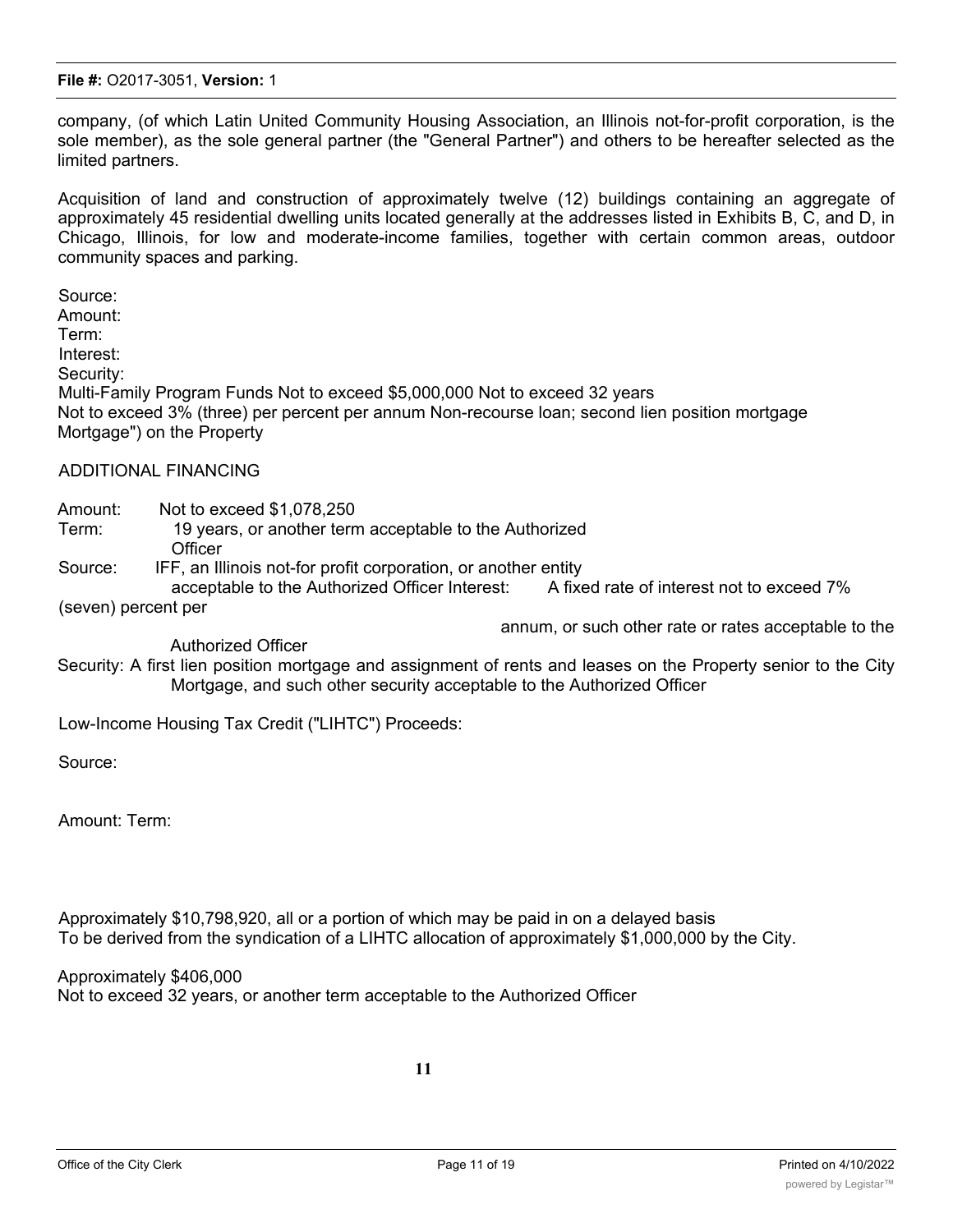#### **File #:** O2017-3051, **Version:** 1

Source: LUCHA, derived from the proceeds of the transfer of Donation Tax Credits in connection with the Project, or another source acceptable to the Authorized Officer

- Interest: A fixed rate of interest not to exceed 8% per annum, or another interest rate acceptable to the Authorized Officer
- Security: Mortgage on the Property junior to the lien of the City Mortgage
- Amount: Approximately \$100

Source: General Partner, or another source acceptable to the Authorized Officer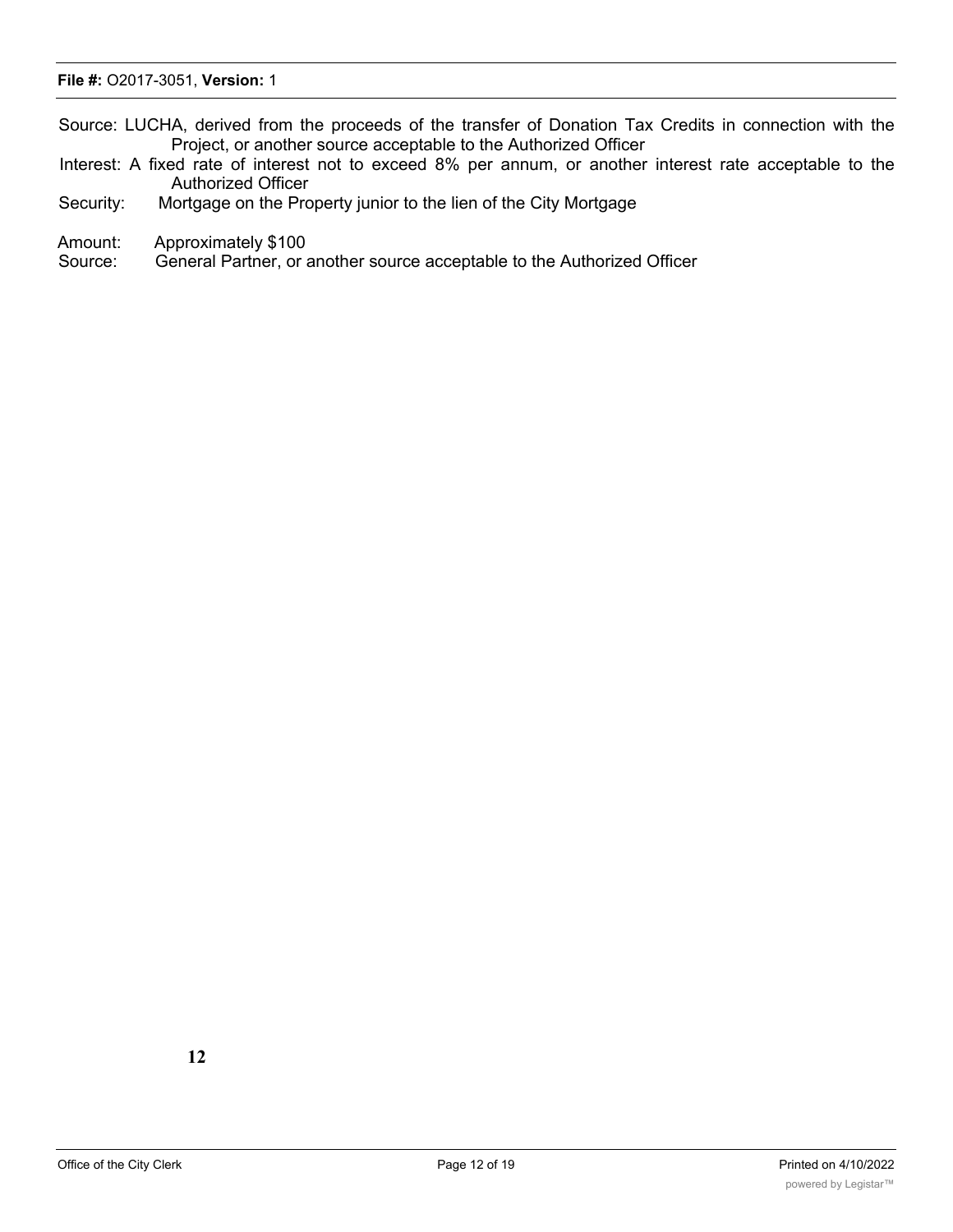### EXHIBIT B LEGAL DESCRIPTION OF CITY PROPERTY (Subject to Final Title and Survey)

Legal Descriptions: To come

#### 1802 N. Sawyer 1808 N. Kedzie 1810 N. Kedzie 1421 N. Artesian 3572 W. Palmer

13-35-410-035-0000 13-35-411-042-0000 13-35-411-043-0000 16-01-215-015-0000 13-35-212-014-0000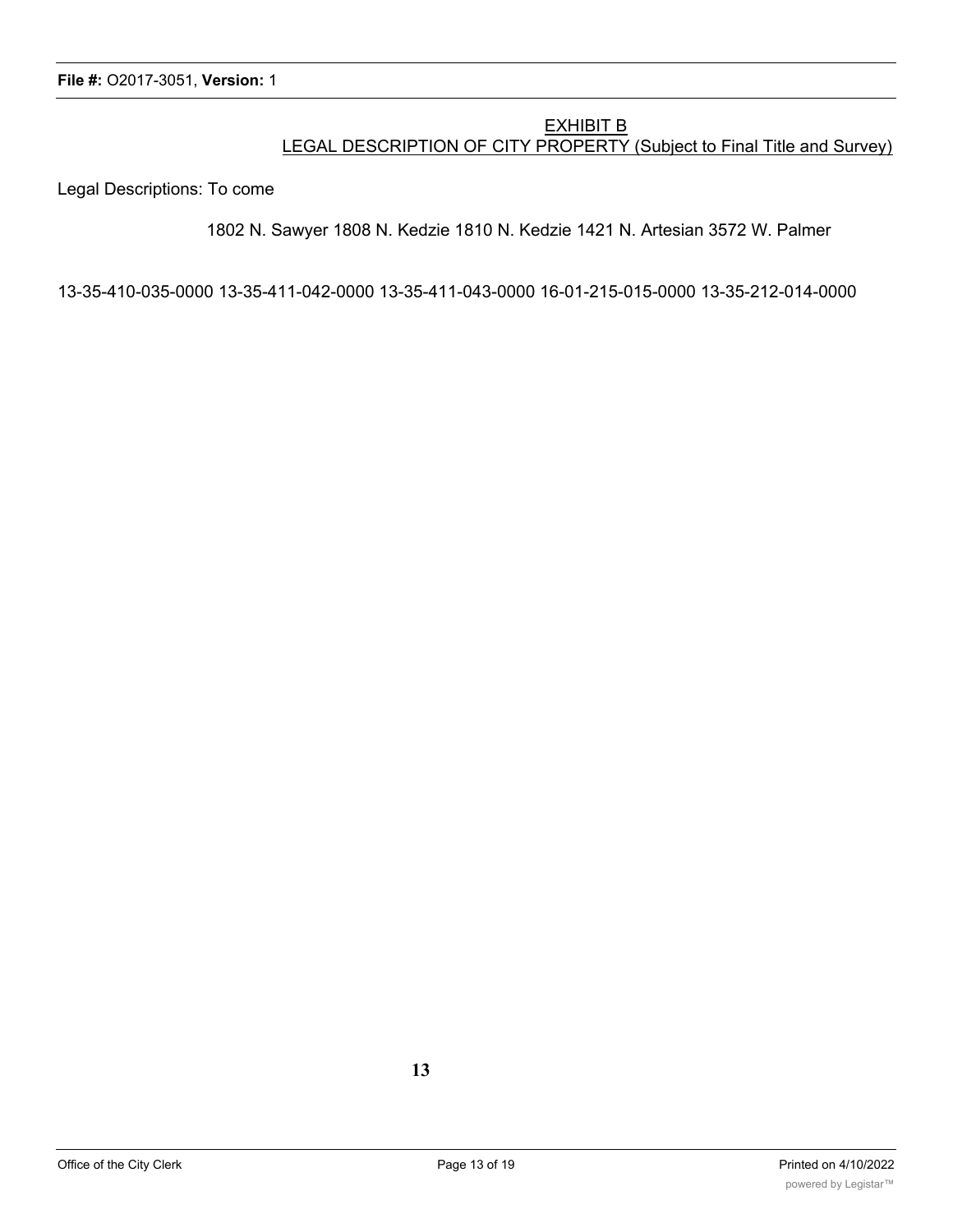### **EXHIBIT C LEGAL DESCRIPTION OF BICKERDIKE PROPERTY (Subject to Final Title and Survey)**

PARCEL 1:

LOT 21 IN BLOCK 5 IN THE SUBDIVISION OF BLOCKS 4 TO 9 IN E. SIMONS SUBDIVISION OF THE SOUTHEAST % OF SECTION 35, TOWNSHIP 40 NORTH, RANGE 13 EAST OF THE THIRD PRINCIPAL MERIDIAN, IN COOK COUNTY, ILLINOIS.

COMMONLY KNOWN AS: 1929 NORTH DRAKE AVENUE, CHICAGO, IL 60647 PERMANENT INDEX NUMBER: 13-35-401-016-0000

PARCEL 2:

THE NORTH 27 FEET OF THE EAST 177 FEET OF BLOCK 10 IN E. SIMON'S SUBDIVISION OF THE SOUTHEAST % OF SECTION 35, TOWNSHIP 40 NORTH, RANGE 13 EAST OF THE THIRD PRINCIPAL MERIDIAN, IN COOK COUNTY, ILLINOIS.

COMMONLY KNOWN AS: 1858 NORTH SPAULDING AVENUE, CHICAGO, IL 60647 PERMANENT INDEX NUMBER: 13-35-409-020-0000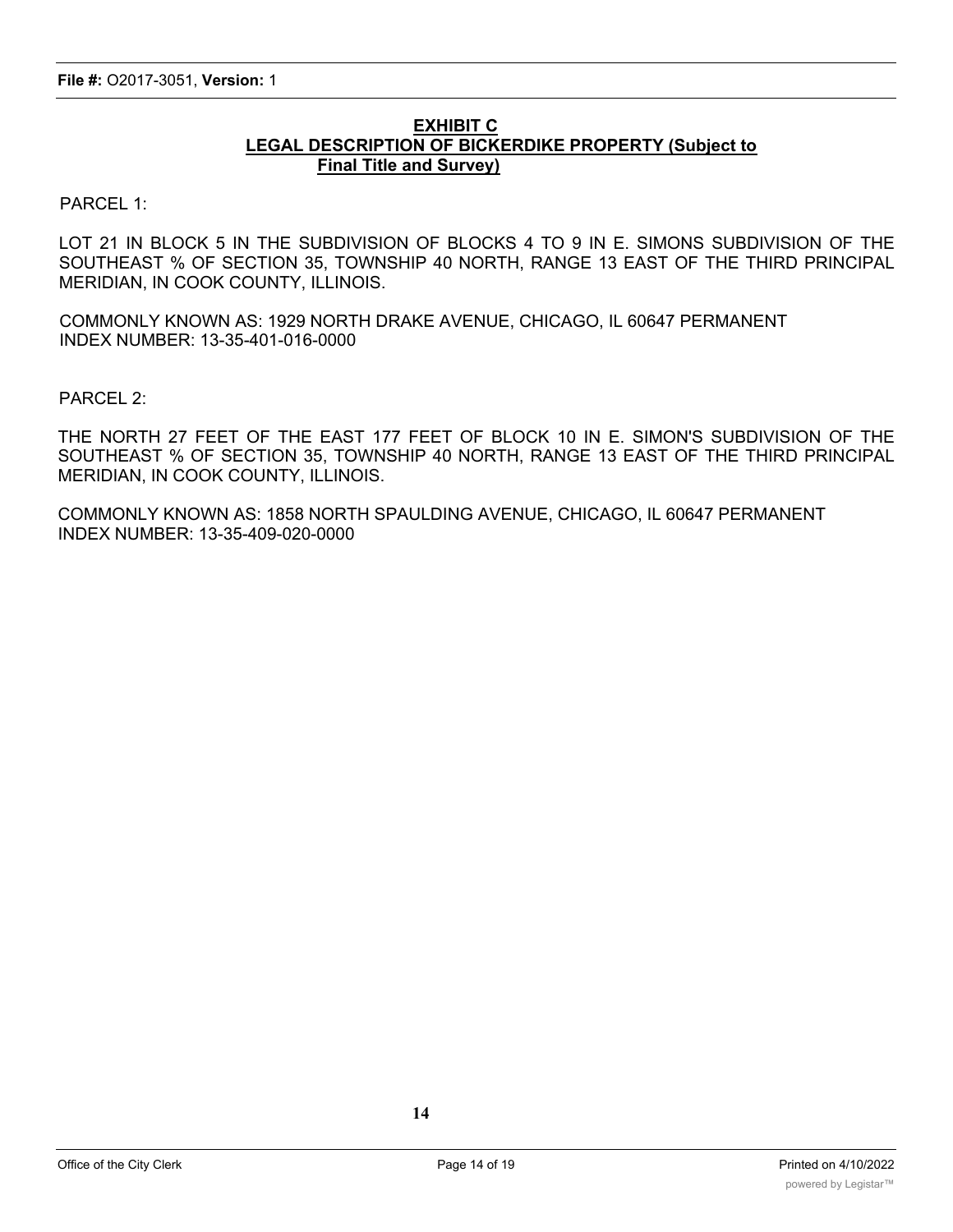# EXHIBIT D ADDRESSES OF PRIVATE PROPERTY (Subject to Final Title and Survey)

1834 N. Sawyer 1838 N. Sawyer 1822 N. Sawyer 1812 N. Drake 1649 N. Drake 1651 N. Drake 1751 N. Drake 1749 N. Drake 1757 N. Drake 3525 W. Wabansia Chicago, IL 60647 Chicago, IL 60647 Chicago, IL 60647 Chicago, IL 60647 Chicago, IL 60647 Chicago, IL 60647 Chicago, IL 60647 Chicago, IL 60647 Chicago, IL 60647 Chicago, IL 60647

**15**

# **EXHIBIT E**

# **HARVEST HOMES INFRASTRUCTURE WORK**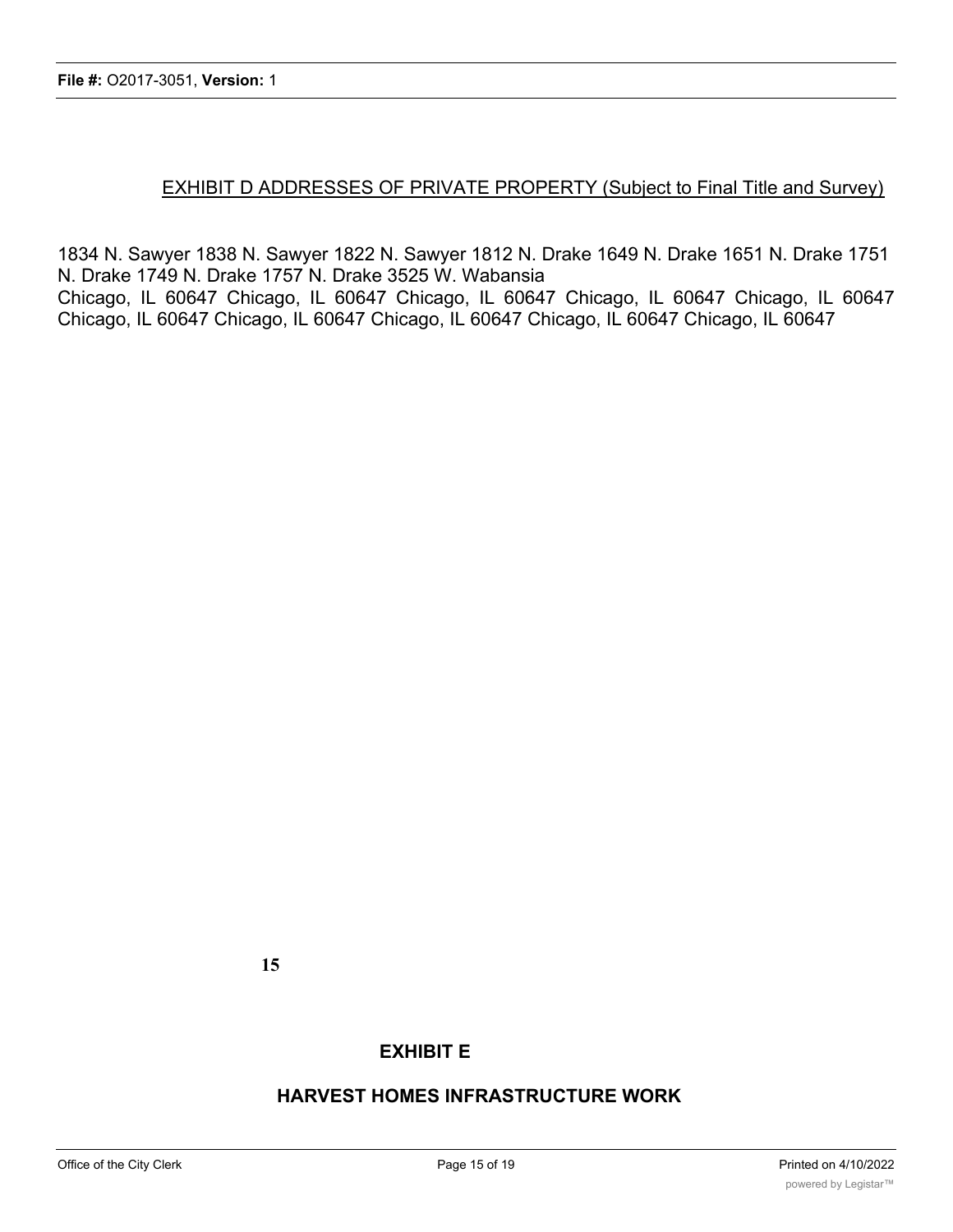Improvements to, replacement of, repairs to, and paving of public infrastructure including alleys, alley aprons, sewers, streets, street curbs and public sidewalks located on, near or adjacent to each of the Harvest Homes Project sites, pursuant to standards required by the Authorized Officer.

# **EXHIBIT F**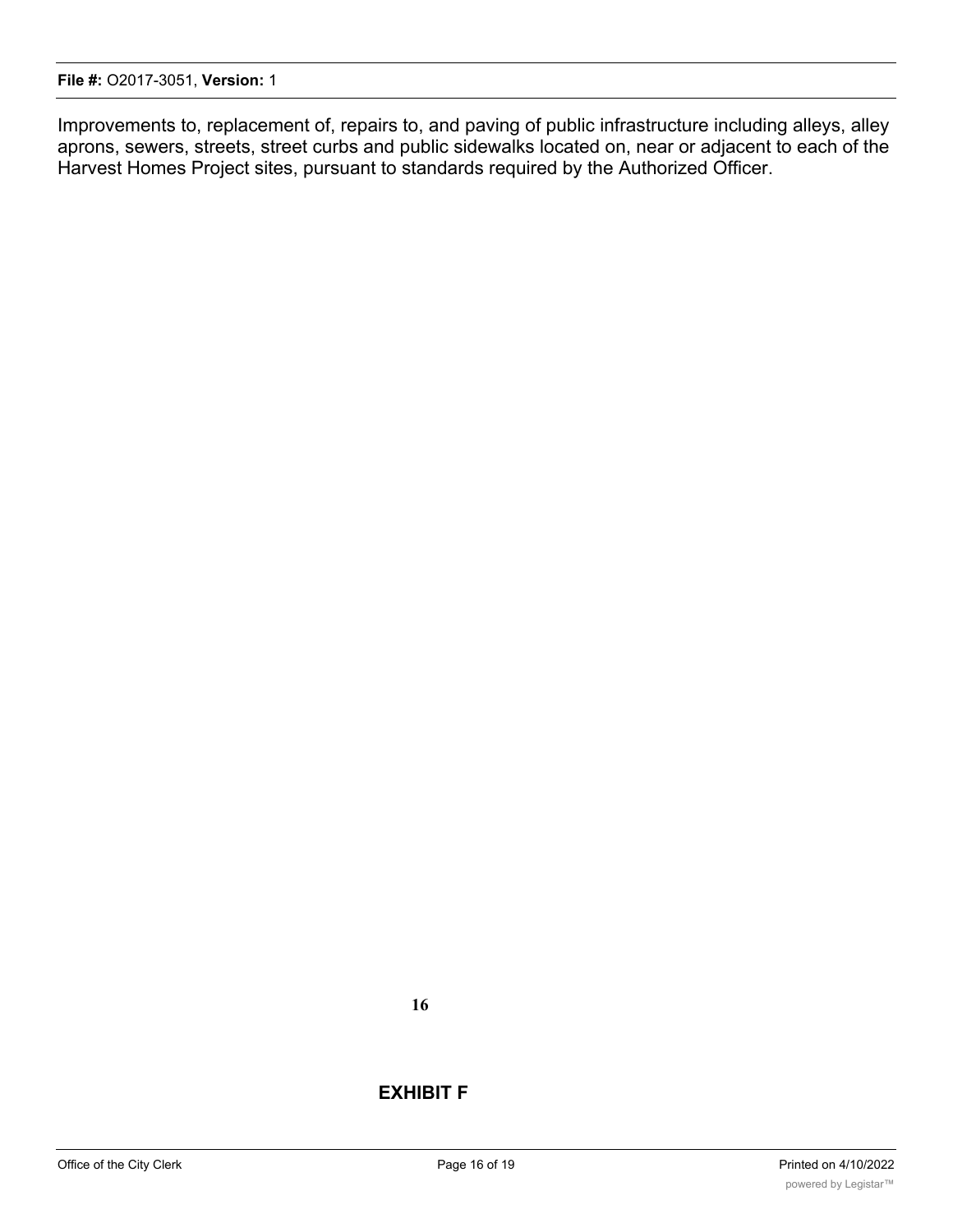# **PROJECT INFRASTRUCTURE WORK**

Improvements to, replacement of, repairs to, and paving of public infrastructure including alleys, alley aprons, sewers, streets, street curbs and public sidewalks located on, near or adjacent to each of the Project sites, pursuant to standards required by the Authorized Officer.

OFFICE OF THE MAYOR

CITY OF CHICAGO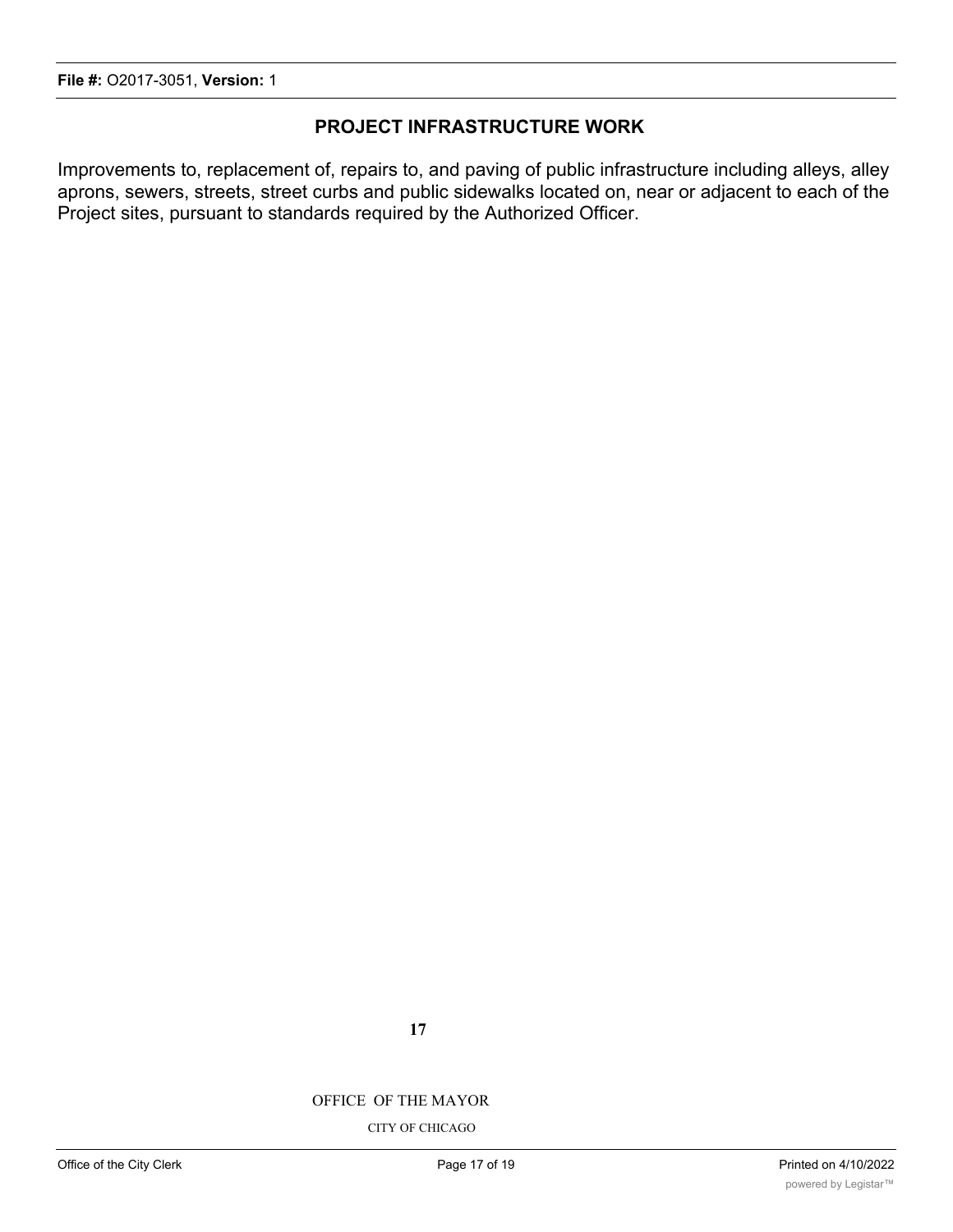RAHM EMANUEL MAYOR

March 29, 2017

# TO THE HONORABLE, THE CITY COUNCIL OF THE CITY OF CHICAGO

Ladies and Gentlemen:

At the request of the Commissioner of Planning and Development, I transmit herewith ordinances authorizing the conveyance of city-owned property, together with the execution of multi-family loan agreements.

Your favorable consideration of these ordinances will be appreciated.

Mayor

Very truly yours,

# **CHICAGO April 19.2017 To the President**

# **and Members of the City Council: Your Committee on Finance having had under**

### **consideration**

An ordinance authorizing the Commissioner of the Department of Planning and Development to enter into and execute a Loan Agreement with Tierra Linda Limited Partnership.

02017-3051

Amount of Loan not to exceed: